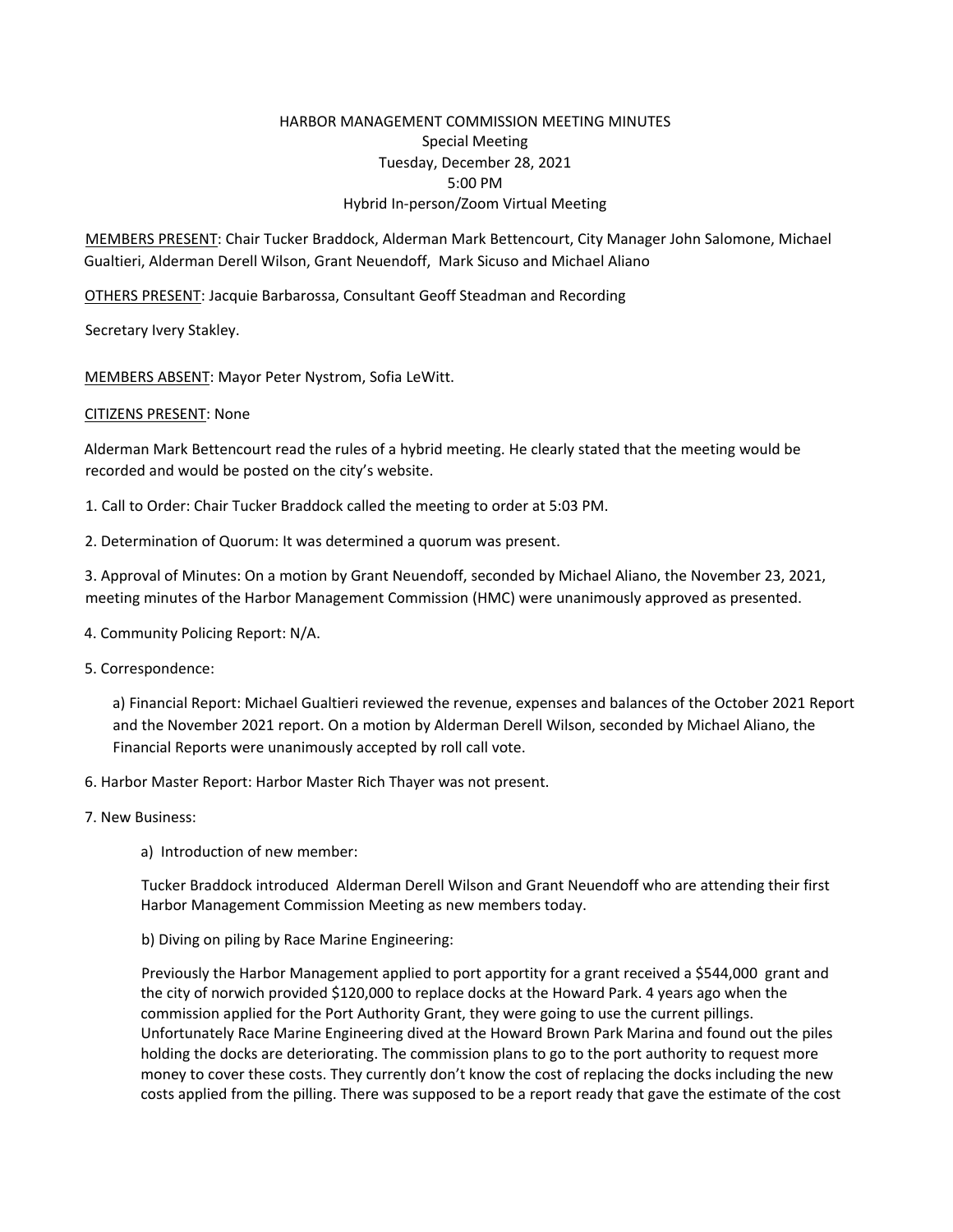for this but unfortunately the reports from Race Marine Engineering were not ready. Commissioners discussed other costs and steps that will need to be taken related to the piling before they can replace the docks. There was also a discussion of who approved Race Marine Engineering to dive and review the piling at the mariana which cost about \$15,000. All commissioners agree that future procedures for this project must be reviewed and approved by them before projects are completed and charged to the Commission. They want to meet with the purchasing agent and get a clearer idea of the costs before the next commission meeting.

The discussion on Diving on piling by Race Marine Engineering was tabled until the next Harbor Management Commission. On a motion by Alderman Derell Wilson, seconded by Michael Aliano, the motion was unanimously accepted by roll call vote.

## 8. Old Business:

### a) Mural by David Bishop:

Tucker Braddock contacted David Bishop today but Bishop was unable to meet. So Tucker will attempt to meet with him again next month to give Bishop his appreciation gift: the (3) \$100 gift certificates to Norwich eateries paid with HMC funds.

### b) Rowing Shells:

Chair Braddock noted this is an ongoing process. Norwich Public Schools are working on setting up a program from the K‐8 grade level.

#### c) CT Port Authority:

Designed to work with ship small harbor ip grant through port authority in ship grant there is 9 million available from unused

### d) Harbor Management Plan Update:

Consultant Geoff Steadman reported that he will meet withMr. Platt from DEEP tomorrow to discuss the harbor management plan.

### 9. Vote for Commission Leadership Positions:

Tucker Braddorick was nominated and chosen as Chair of the Harbor Management Commission. On a motion by Michael Gualtieri, seconded by Alderman Derell Wilson, he was unanimously elected by roll call vote.

 Michael Aliano was nominated as Vice‐Chair of the Harbor Management Commission by Tucker Braddock. On a motion by Michael Gualtieri, seconded by Alderman Derell Wilson, he was unanimously elected by roll call vote.

10. Other: On a motion by Mark Sicuso, seconded by Michael Aliano, the HMC unanimously authorized Mike Gualtieri to purchase \$100 gift certificates at Prime 82, Harp & Dragon, and La Stella for David Bishop with HMC funds.

### 11. Citizen Comment: None

12. Adjournment: On a motion to adjourn by Mark Bettencourt, seconded by Michael Aliano, the Harbor Management Commission meeting adjourned at 6:06 PM.